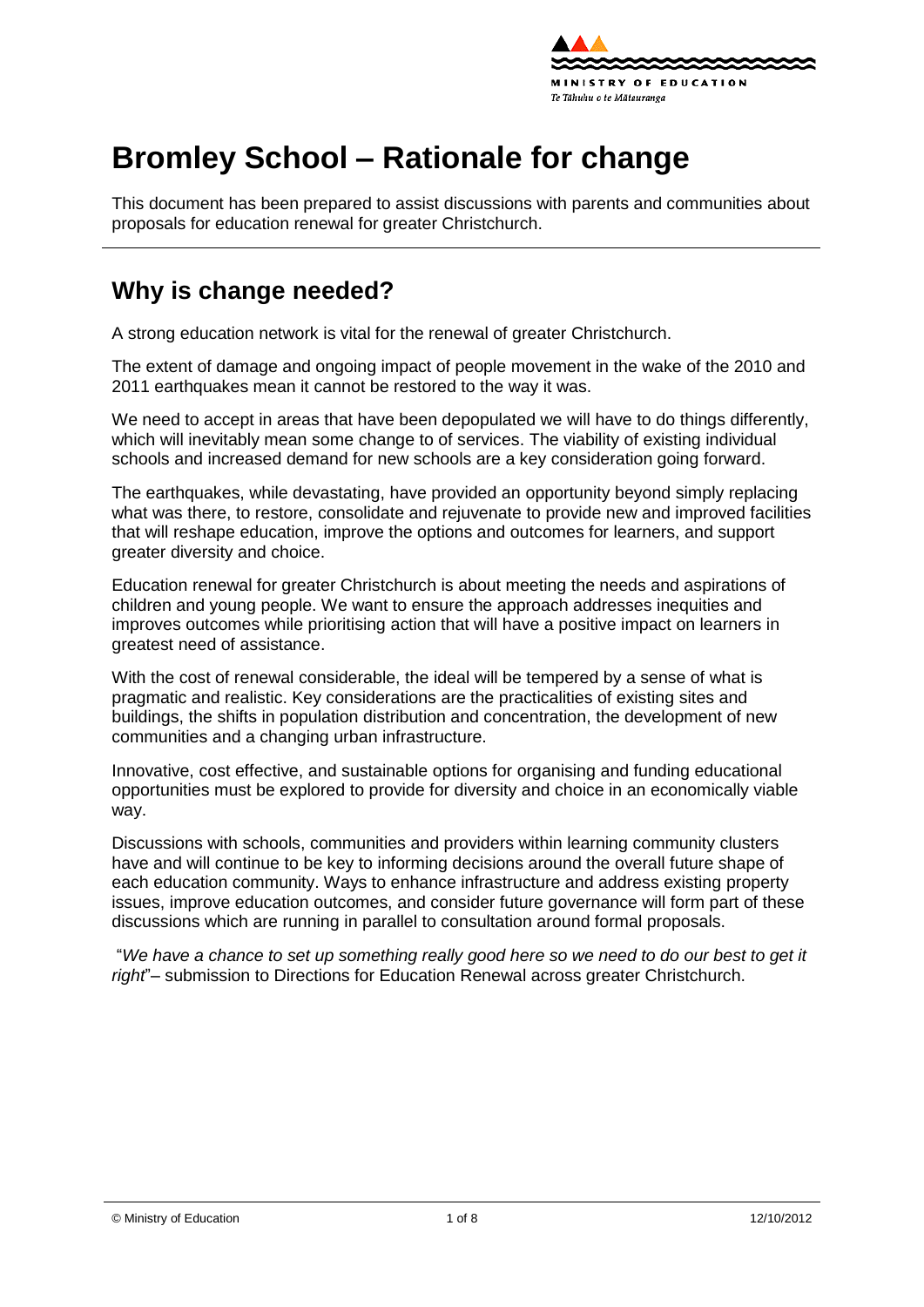# **Why is it proposed my school merge?**

People movement and land and or building damage as a result of the earthquakes are the catalysts for change across the network across greater Christchurch.

Many school buildings suffered significant damage, school sites have been compromised and there were 4,311 fewer student enrolments across greater Christchurch at July 2012 compared to July 2010 $^1$ .

Even before the earthquake there were around 5,000 spaces already under utilised in the network.

The Linwood cluster comprises five schools (including Linwood College) with varying rolls and utilisation rates. Overall the cluster is oversupplied and has spare capacity for primary aged education provision

Overall, the aggregate roll in the Linwood cluster for the three primary schools and Linwood Intermediate fell by almost 200 learners between July 2010 and July 2012. There is now an oversupply of primary places in the cluster.

There are also a number of issues with land and buildings in the Linwood cluster. All of the schools in the cluster have earthquake related damage and buildings requiring earthquake strengthening. With one exception these schools also have buildings with weathertightness issues. Additionally, Linwood College is on a split site with the buildings and sports fields on separate sites which are over 1 km apart.

The total cost to remediate all schools within the cluster is estimated at \$25 million. Given the significant level of investment required to remediate all the existing schools there is an opportunity to not only enhance the quality of the infrastructure but also support enhanced learner achievement, engagement and participation in education.

The proposals have been designed with this in mind, and are to:

- provide a new site for Linwood College, including its sports facilities and a technology  $\bullet$ hub;
- merge Bromley School and Linwood Avenue School on to the Bromley School site  $\bullet$ (which is better located for the community), and merge nearby Woolston Primary and Phillipstown School on to the Linwood College site. These changes will provide modern facilities for a larger number of learners; and
- close Linwood Intermediate School, which has a falling roll and would require  $\bullet$ substantial investment to remediate issues with its buildings.

### **Land**

1

Surrounding land is predominately CERA technical category 2 (TC2).

While geotechnical considerations are unlikely to be a significant factor at this site, preliminary assessments suggest further investigation will be required if further development is undertaken on this site.

 $1$  This figure includes international fee-paying students.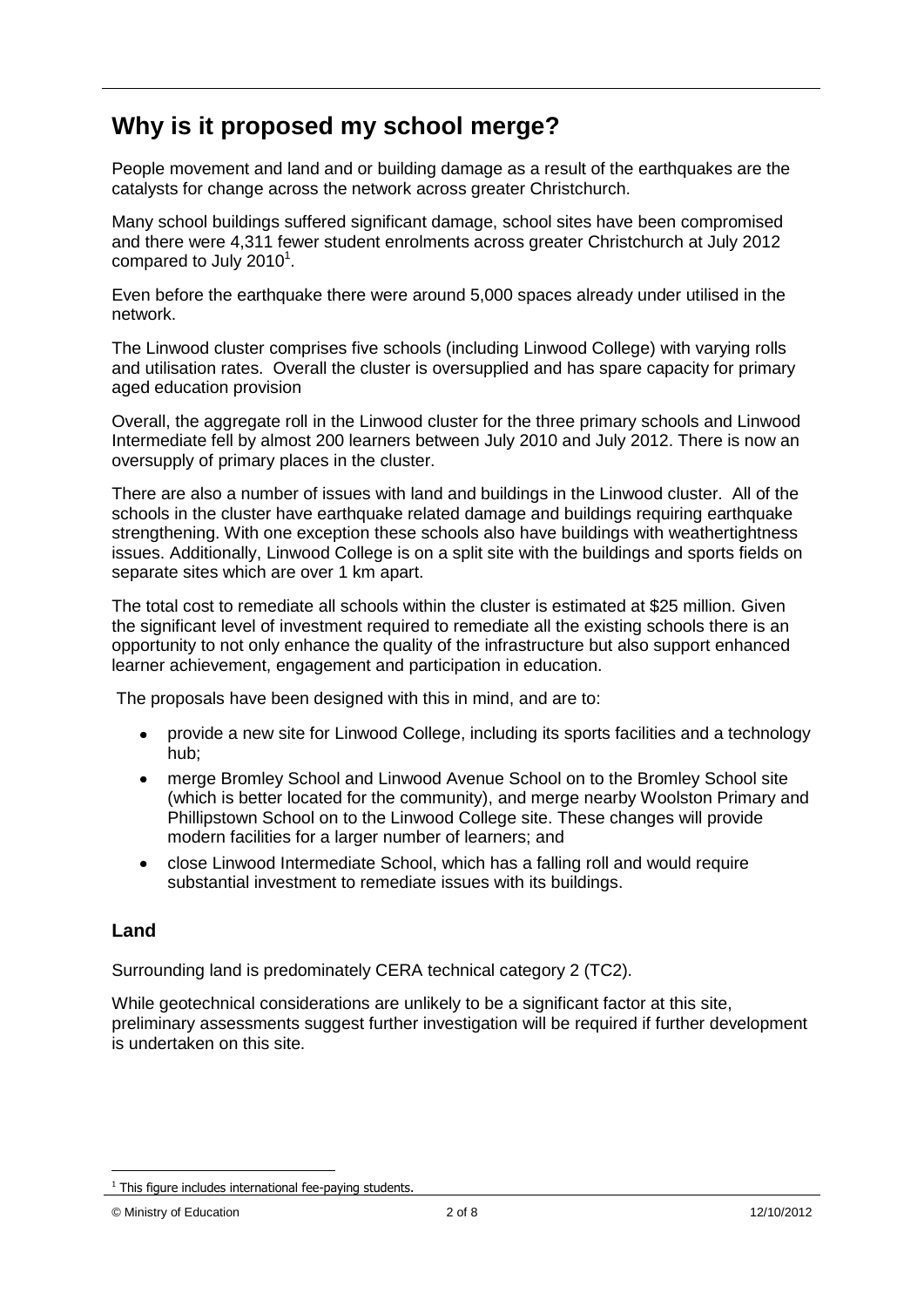### **Buildings**

The buildings on the Bromley Primary School site have suffered some degree of earthquake damage. This covers a wide spectrum from minor cracking to ceiling and wall finishes to re-levelling various rooms and buildings.

At present no buildings have been identified as potentially requiring structural strengthening. Detailed Engineering Evaluations (DEE"s) are yet to commence but will be complete by mid 2013; these reports will confirm the exact scale of the structural strengthening, if required.

Buildings on site have also been flagged for weather tightness remediation.

### **Indicative Ten Year Property Costs\***

| Indicative Ten Year Property Costs for Bromley Primary School                                                                              | \$1.2 million |
|--------------------------------------------------------------------------------------------------------------------------------------------|---------------|
| Note: This figure may vary from amounts previously presented and may be<br>subject to change when more detailed assessments are completed. |               |

The above costs are predominately items identified in the condition assessment.

*\*These preliminary cost estimates are based upon information, data and research carried out by external parties. They are dependent on the information and assumptions included. While these results may vary as further information and/or assumptions are modified, these preliminary estimates will continue to provide the initial basis for costs of these projects.*

#### *Cost estimate information*

**For condition assessment** – a physical site inspection was undertaken of every building to evaluate the anticipated maintenance requirements at each school for the next 10 years.

**For assessing earthquake damage** – the recording and quantifying of earthquake damage and indicative repair costs from all events was undertaken. These reports were reviewed by professional loss adjustors and are being used to support the Ministry"s insurance claim.

**For assessing structural strengthening** – Information gathered via a national desktop study and during site visits by project managers and engineers has informed indicative assessments around strengthening which have been, or are being confirmed through the Detailed Engineering Evaluation (DEE) process. All follow up site specific invasive investigations are being carried out by qualified engineers who interpret the findings and recommend further testing as appropriate. The Ministry is proceeding to complete DEE"s on all school buildings in greater Christchurch as required by the Canterbury Earthquake Recovery Authority.

**For assessing weather tightness** – cost estimates were developed as part of a national survey of school buildings. Further detailed assessments were carried out on buildings identified through this exercise.

### **People**

Bromley School had a July 2012 roll of 253, which is less than the July 2008 and 2010 roll.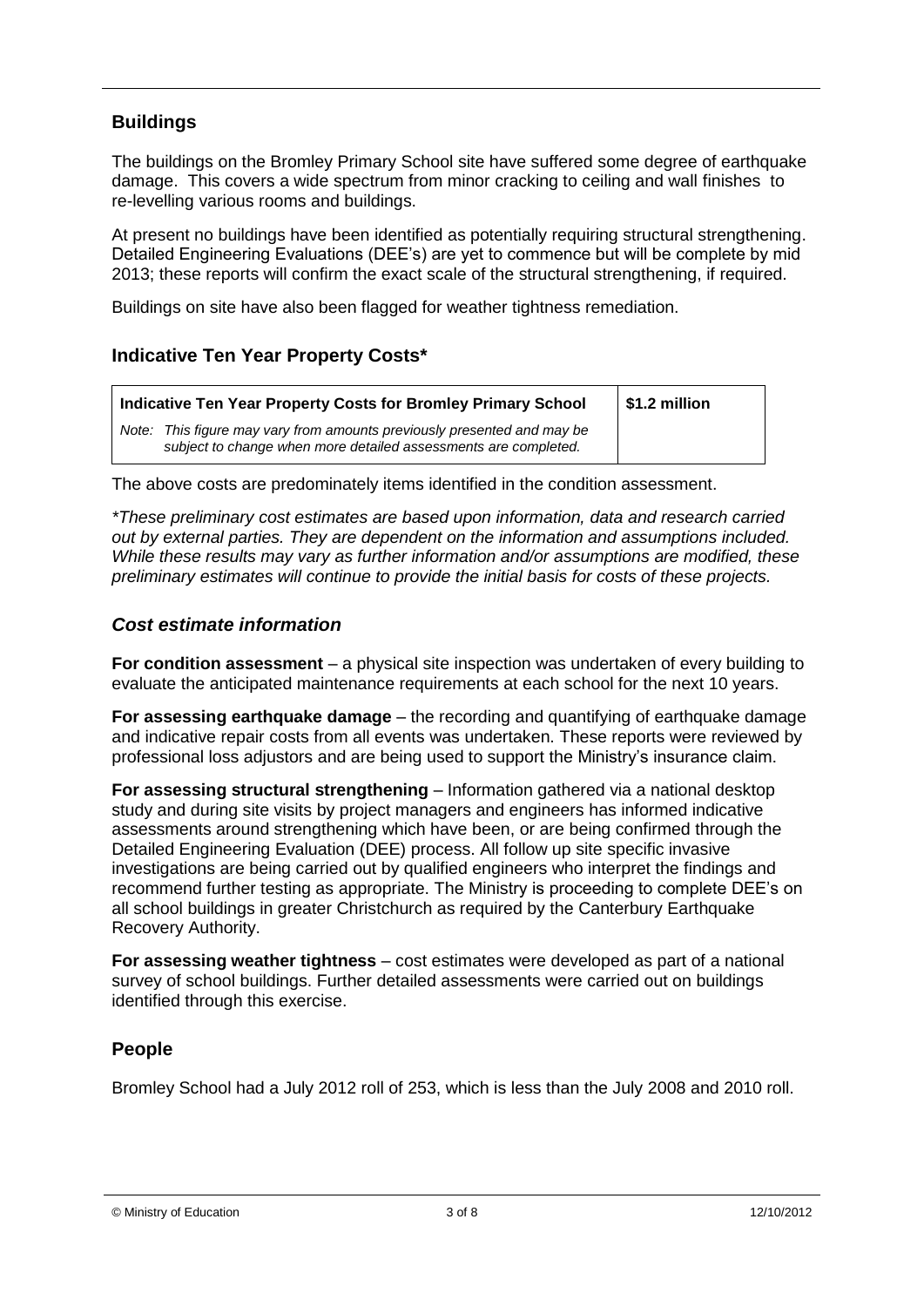| <b>School Name</b>    | <b>Type</b>             | <b>Authority</b> | 2008  | 2010 | 2012 |
|-----------------------|-------------------------|------------------|-------|------|------|
| <b>Bromley School</b> | Contributing (Year 1-6) | State            | 289   | 291  | 253  |
| Linwood Avenue School | Contributing (Year 1-6) | State            | 310   | 322  | 289  |
| Linwood Intermediate  | Intermediate (Year 7-8) | State            | 197   | 185  | 123  |
| Linwood North School  | Contributing (Year 1-6) | State            | 236   | 198  | 139  |
| Total                 |                         |                  | 1.032 | 996  | 804  |

*Rolls of schools in the cluster: Total July rolls 2008, 2010, 2012<sup>2</sup>*

*Rolls of schools not in the Linwood cluster but likely to be affected by proposed network reorganisation: Total July rolls 2008, 2010, 2012*

| <b>School Name</b>         | Type                    | <b>Authority</b> | 2008 | 2010 | 2012 |
|----------------------------|-------------------------|------------------|------|------|------|
| <b>Phillipstown School</b> | Full Primary (Year 1-8) | State            | 146  | 152  | 155  |
| <b>Woolston School</b>     | Full Primary (Year 1-8) | State            | 230  | 197  | 241  |
| Total                      |                         | 376              | 349  | 396  |      |

#### *Student Distribution patterns***<sup>3</sup>**

Analysis of July 2012 address matched student address data shows that approximately 1,450 year 1-8 students reside in the Linwood cluster. Of these, 86% attend a state school, 14% attend a state integrated school, and less than 1% attend a private school.

Fifty five percent of year 1-8 students who reside within the Linwood cluster attend one of the 4 state schools in the cluster.

*Schools with the highest number of year 1-8 students living within the Linwood cluster catchment*

| <b>School</b>                   | <b>Authority</b> | # students <sup>4</sup> | $% ^{5}$ |
|---------------------------------|------------------|-------------------------|----------|
| Linwood Avenue School           | State            | 199                     | 13.7%    |
| <b>Bromley School</b>           | State            | 192                     | 13.2%    |
| <b>Linwood North School</b>     | <b>State</b>     | 94                      | 6.5%     |
| Chisnallwood Intermediate       | <b>State</b>     | 87                      | $6.0\%$  |
| Linwood Intermediate            | State            | 86                      | 5.9%     |
| <b>Banks Avenue School</b>      | State            | 74                      | 5.1%     |
| <b>Woolston School</b>          | State            | 74                      | 5.1%     |
| <b>Christchurch East School</b> | <b>State</b>     | 64                      | 4.4%     |

<sup>&</sup>lt;sup>2</sup> July School Rolls are total July rolls, excluding international fee paying students.

<u>.</u>

<sup>&</sup>lt;sup>3</sup> Analysis includes all crown 'funded' students only, i.e. regular, regular adult, returning adult & extramural. It reflects the student's home address – which bears no relationship to the school they were enrolled at. Not all student records were address matched.

<sup>4</sup> Number of all year 1-8 students in the cluster that attend a given school

<sup>&</sup>lt;sup>5</sup> Percentage of all year 1-8 students in the cluster that attend a given school

<sup>©</sup> Ministry of Education 4 of 8 12/10/2012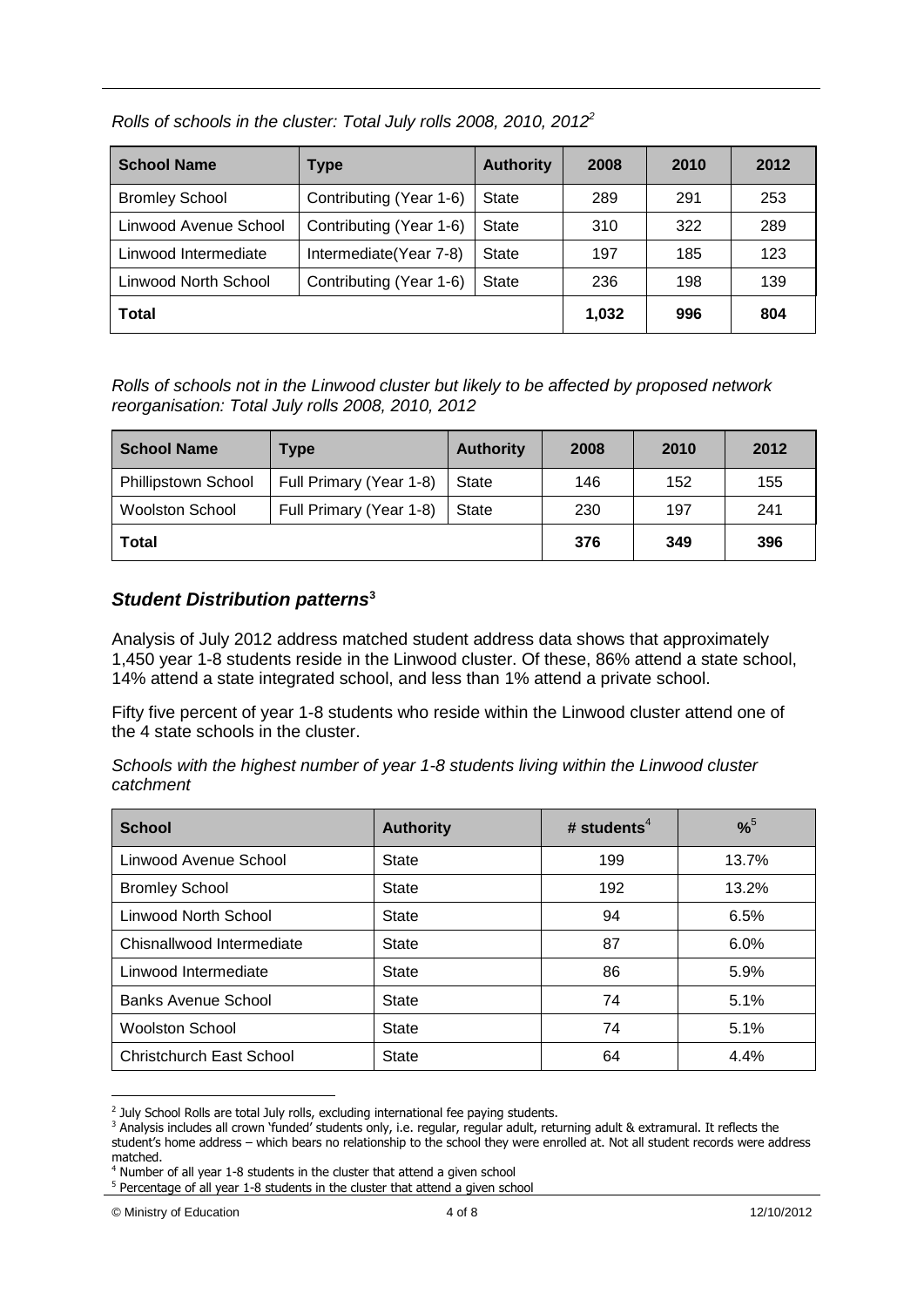| <b>Phillipstown School</b>    | State            | 63 | 4.3% |
|-------------------------------|------------------|----|------|
| St Paul's School (Dallington) | State Integrated | 50 | 3.5% |

Approximately the same number of Linwood cluster resident year 7-8 students attend Chisnallwood Intermediate as attend Linwood Intermediate.

Given the proposed reorganisation of Aranui cluster schools includes the proposed disestablishment of Chisnallwood Intermediate, these 87 students would be expected to attend their local providers of year 7-8 education.

#### *Population change<sup>6</sup>*

At March 2010, approximately 9% (139) of the 1,584 year 1-8 students residing in the Linwood cluster lived within areas now classified as "Red Zone" land by CERA.

At March 2012, approximately 4% (50) of the 1,377 year 1-8 students residing in the Linwood cluster lived within these areas.

This indicates that while the majority of students appear to have left the red zone, a number remain. There has also been a significant reduction in the number of students living in non red zone properties in the cluster.

Given the significant areas of CERA "Red Zone" land within the Linwood cluster and lack of proposed greenfield residential development the scale of household change in this area is expected to reduce demand for local primary schooling provision.

The Ministry will continue to work with agencies such as Christchurch City Council and CERA on projected population change.

### **What would proposed merger mean for the school and its community?**

Based on July 2012 student address data, currently 95% of year 1-6 students in the Linwood cluster reside within 1 km of a year 1-6 state education provider.

Under the proposed network changes<sup>7</sup>, 89% of year 1-6 students living within the cluster would be within 1 km of a provider of year 1-6 education.

Currently 72% of year 7-8 students in the Linwood cluster reside within 1 km of a year 7-8 state education provider.

Under the proposed network changes, 92% of intermediate students living within the cluster would be within 1 km of a provider of year 7-8 education, as all local state primary schools would be full primary schools.

#### **Under the proposed reorganisation,**

- Bromley and Linwood Avenue Schools would merge on the Bromley site,
- Linwood Intermediate School would close, and  $\bullet$
- Linwood North School and the merged Bromley/Linwood Avenue School would be  $\bullet$ recapitated to become full primary (year 1-8) schools

<u>.</u>

*<sup>6</sup>* March data has been used for the comparison across the period 2010 to 2012, as no relevant historical July student address data exists.

<sup>7</sup> Including the proposed merger of Woolston and Phillipstown onto the Linwood College site, but assuming the relocated Banks Ave school is further than 1km from the Linwood Cluster boundary.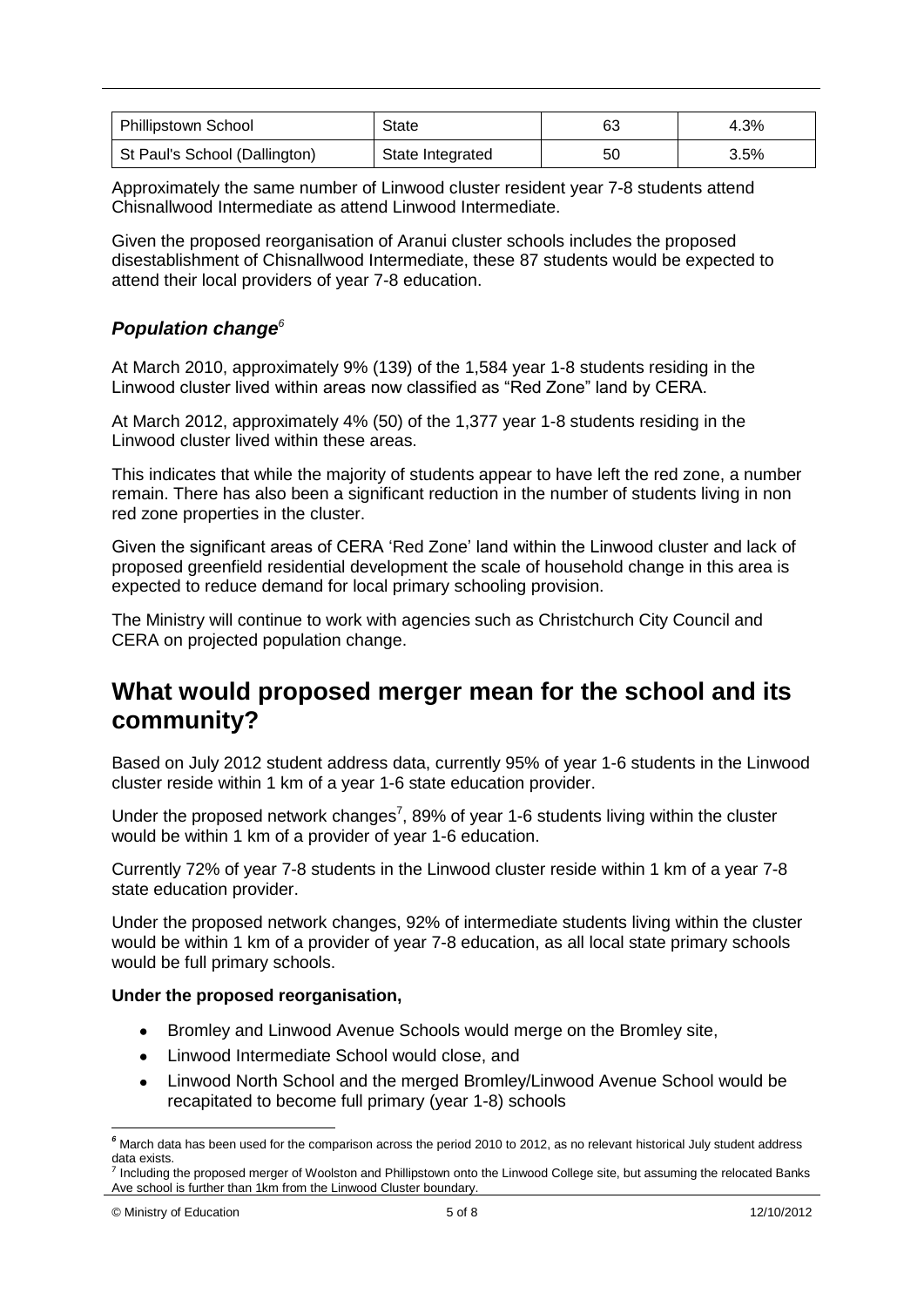Under the renewal proposals Phillipstown School (in Central City cluster) and Woolston School (in Woolston cluster) would merge on a new campus to be built on the current Linwood College site (in the Linwood cluster). This merged school would naturally draw some students from the Linwood cluster, as well as from the Woolston and Central City clusters.

#### **Linwood Avenue / Bromley Schools**

Of the current Linwood Avenue school students, 58% reside within 1 km of Linwood Avenue School. Twenty seven percent of Linwood Avenue School students reside within 1 km of the Bromley School site.

Given the student distribution, the merger will result in a significant number of enrolments at the proposed Woolston/Phillipstown School by students who would traditionally have attended Linwood Avenue School.

The proposed network change includes re-capitating the merged Linwood Ave/Bromley School to provide education for years 1-8. Approximately 487 year 1-8 state school students reside within a 1 km radius of Bromley School. Of these, 62% attend Bromley School, Linwood Avenue School or Chisnallwood Intermediate or Linwood Intermediate School.

#### **Linwood Intermediate**

Forty six percent of current Linwood Intermediate students reside within 1 km of the current school site. Seventy-seven percent of current Linwood Intermediate students reside within 1 km of proposed new year 7-8 provision at Linwood North, Bromley and the proposed merged Woolston/Phillipstown School sites.

While Linwood Intermediate draws students from across several clusters, 72% of Linwood Intermediate students reside within the Linwood cluster (July 2012 student address data).

#### **Linwood North School**

Linwood North School is proposed to re-capitate. This would see Linwood North School taking on year 7-8 state students currently residing in their enrolment scheme. This includes 53 Chisnallwood Intermediate and 18 Linwood Intermediate students.

Approximately 475 year 1-8 state school students reside within a 1 km radius of Linwood North School. Of these, 34% currently attend Linwood North School or Chisnallwood, Intermediate or Linwood Intermediate.

Recapitating the merged schools from contributing primary (year 1–6) to full primary (year 1– 8) would support the provision of modern facilities for learners while managing over supply of primary aged capacity across the cluster. (Since new schools make better use of internal space and require fewer buildings, existing sites can be better utilised by a larger number of learners, without compromising the delivery of education.)

The proposed school merger and closure of the Linwood Avenue site would enable funding to be invested in the nearby schools where the majority of learners would most likely go, and into the network generally to provide modern learning environments for a larger number of students.

Safe and inspiring learning environments are key to meeting the New Zealand Property vision for greater Christchurch schools, which means:

- Ensuring any health and safety and infrastructural issues are addressed  $\bullet$
- Taking into account whole of life cost considerations, to allow cost over the life of the asset, rather than initial capital cost to drive repair or replacement decisions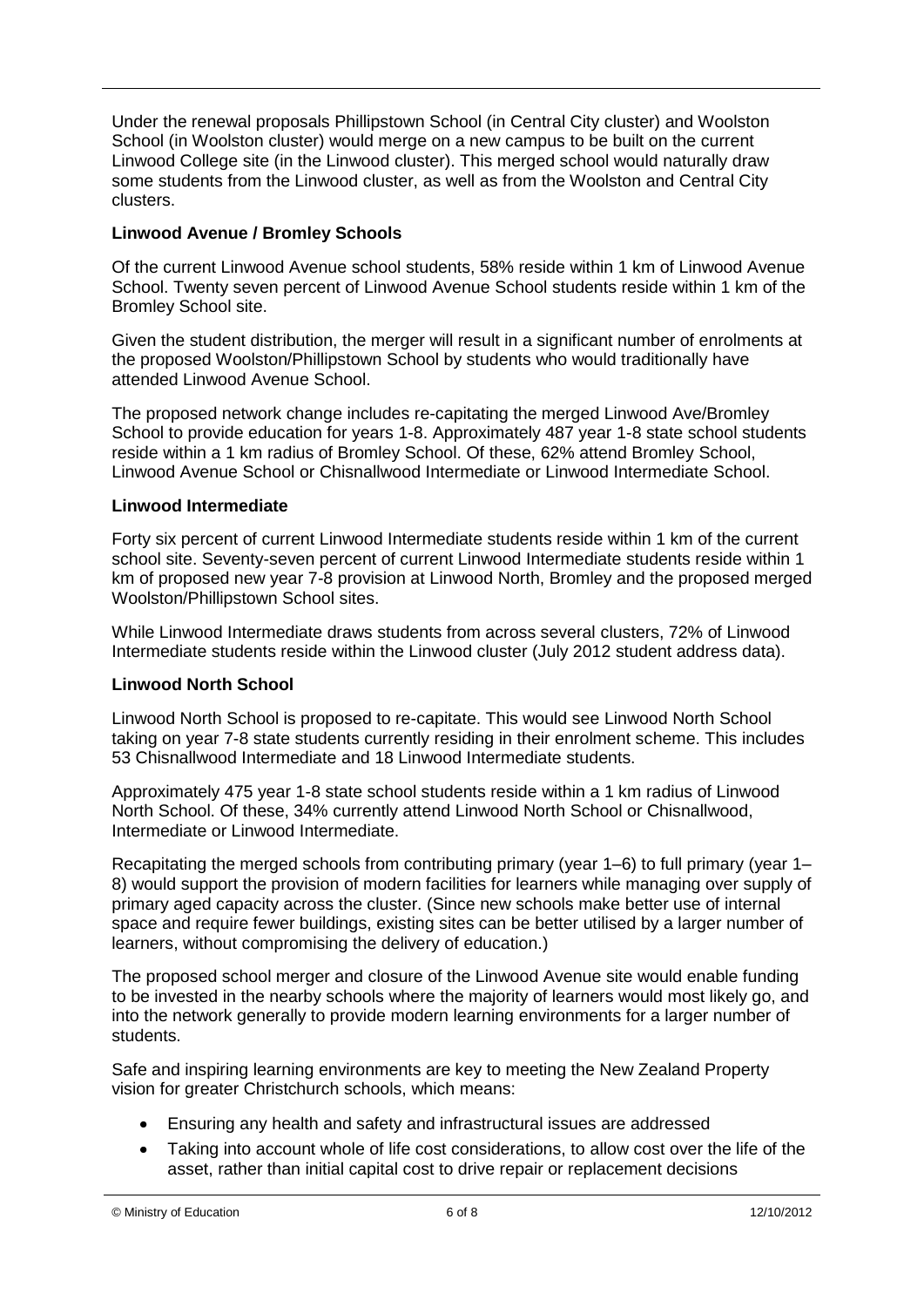$\bullet$ Enabling all entitlement teaching spaces to be upgraded to meet the "Sheerin" Core modern learning environment standard – which has a strong focus on heating lighting, acoustics, ventilation and ICT infrastructure upgrades.

This will include provision of appropriate shared facilities across schools within a cluster that can be used by both schools and the community and other agencies as appropriate.

An effective merger brings together the strengths of both schools. The particular programmes which are run in the merged school are decisions made by the board of the continuing school, however, it is likely the successful programmes, culture etc which have been developed within either school would be continued in the merged school.

The Ministry would expect a merged school would want to work with all learners in its community.

If a merger is to proceed the move would not be piecemeal.

The board of the continuing school would discuss an implementation plan for the merger with the Ministry. This would then be implemented.

If a final decision to merge is made by the Minister, and gazetted, the board of the continuing school or a new board as appropriate, would oversee the process. This will include decisions around school name, uniform, branding etc.

There must be at least one full term between the gazetting and when the merger is implemented. In some cases, the Minister agrees to appoint a board for the continuing school. The appointed board can co-opt members as required.

Elections for a new board of trustees must be held within three months of the date of merger. At this time, the newly elected board will be representative of all families at the merged school.

Enhanced provision will be provided as required to support any changes that may result from consultation.

The Ministry will provide information to around enrolment options to families and provide required support.

Staff, including support staff, will be able to apply for positions in the merged school. Alternatively redundancy may apply in respect to reduced or full loss of hours.

The provisions of the respective employment agreements will apply for staff.

If a decision to merge is made the vacated school property site will go into a disposal process.

### **How would the proposed merger of my school fit into the overall plan for my learning community cluster?**

Renewal focuses on the cluster of provision within an education community and the collective impact of people movement and land and building damage across the entire provision within the cluster.

The future of your learners should continue to feature in the wider cluster discussion.

In the first instance this is because the cluster may have thoughts it wishes to contribute during consultation around alternative options that will meet the overarching needs of this